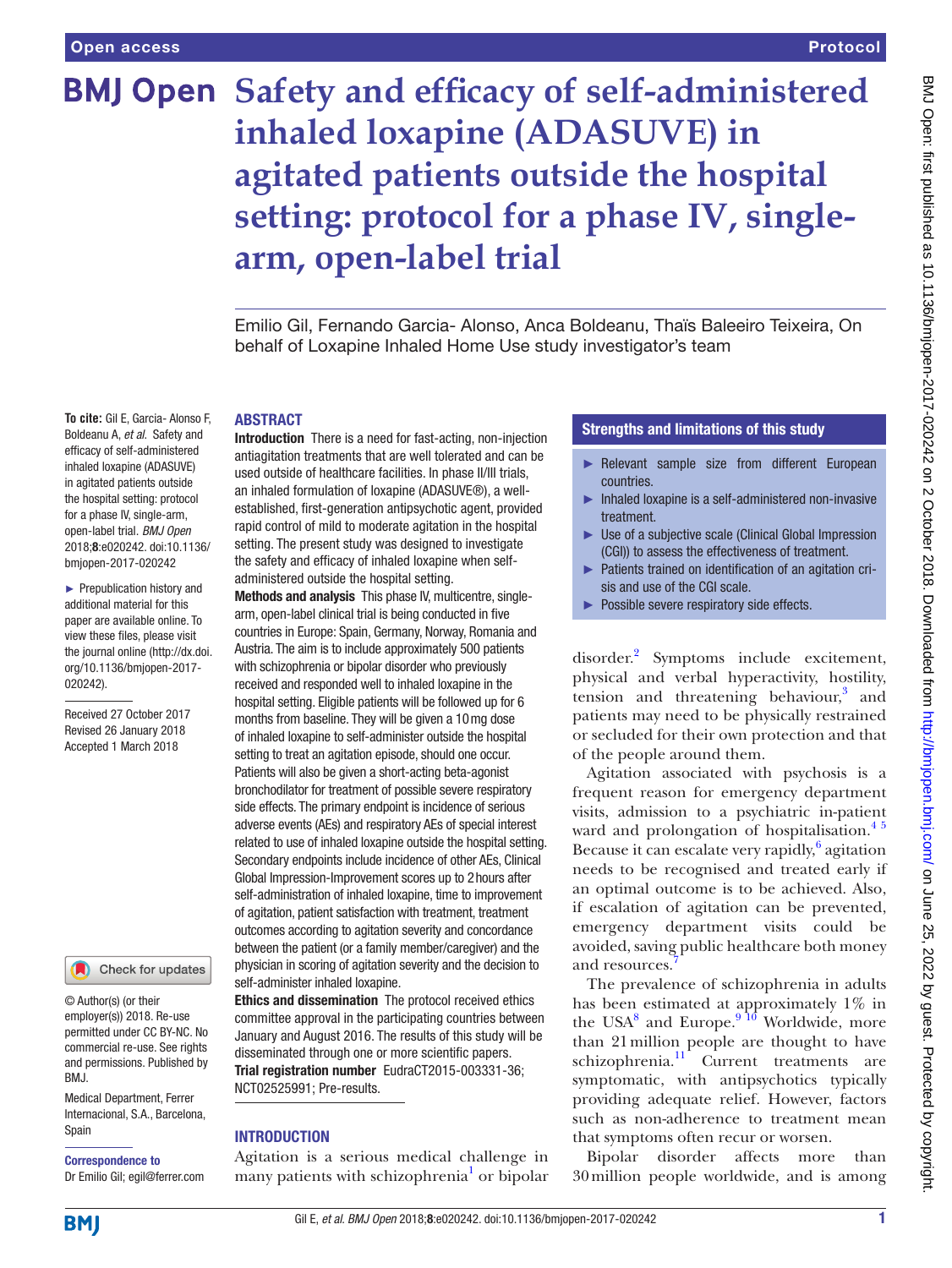the top 20 leading causes of disability.<sup>12</sup> Up to 2\% of Europeans will have bipolar disorder at some point in their life, with approximately half of them developing bipolar I disorder. $1314$ 

Episodes of agitation are typically treated with antipsychotic drugs, which are available in a variety of forms, including oral tablets and intramuscular (IM) injections. Time to onset is an important factor when selecting an appropriate antiagitation treatment.<sup>[15](#page-6-11)</sup> IM formulations provide faster relief compared with oral formulations. $61617$ Nevertheless, the delay in onset of action of IM formu-lations is often sufficient for symptoms to escalate.<sup>[16 17](#page-6-12)</sup> Moreover, unwillingness to receive an IM injection can exacerbate agitation, increasing risks to both patients and caregivers (such as the risk of physical injury during restraint). Other factors limiting the use of IM injections include trauma to the patient that compromises the patient–physician relationship and problems with long-term compliance.<sup>[15](#page-6-11)</sup> Intravenous administration, which would produce rapid effects, is generally not feasible in severely agitated patients.

Loxapine is a first-generation antipsychotic agent belonging to the dibenzoxazepine class. It is used to treat schizophrenia<sup>[18 19](#page-6-13)</sup> and has shown effectiveness as an antiagitation treatment when injected intramuscularly.<sup>[20](#page-6-14)</sup> Like other antipsychotic drugs, the clinical effects of loxapine are likely due to its antagonism of dopamine D2 receptors.[18](#page-6-13)

There is an acute need for self-administered drugs that provide rapid symptom relief and are easy to use. Loxapine has been reformulated into an inhalable powder (ADASUVE®) and its one-breath technology allows direct administration of the drug to the lungs, resulting in rapid absorption into the systemic circulation. Inhaled loxapine was developed for the treatment of agitation in patients with schizophrenia or bipolar I disorder and has received regulatory approval from the US Food and Drug Administration (FDA) and the European Medicines Agency (EMA) for use in adults.

The FDA and the EMA both require that inhaled loxapine only be used in healthcare facilities under restricted conditions. $^{21}$  Phase II/III clinical trials in patients with schizophrenia<sup>22</sup> <sup>23</sup> or bipolar I disorder<sup>[24](#page-6-17)</sup> found that administration of inhaled loxapine in the hospital setting significantly reduced agitation (scored using the Positive and Negative Syndrome Scale-Excited Component) in 2hours compared with placebo. Moreover, a significant decrease in agitation versus placebo was observed after only 10min. Thus, inhaled loxapine appears to rapidly reduce agitation in patients with schizophrenia or bipolar I disorder.

Rapid-acting antiagitation treatments that are well tolerated and easy to administer outside of healthcare facilities remain unavailable. Such treatments would empower patients to treat themselves without being supervised by a healthcare professional. Importantly, previous research suggests the decision-making ability of patients with schizophrenia is not impaired. $25$  However,

with unsupervised self-treatment, there is a risk of patients treating themselves unnecessarily (ie, when they are not agitated) or taking too many or too high doses of a particular treatment. One way to safeguard against such misuse might be for a patient's caregiver or family member to assist with self-treatment.

The present study was designed to investigate whether inhaled loxapine can be used as a non-invasive treatment to provide rapid control of mild to moderate agitation when administered in hospitals or at home. The primary objective is to assess the safety profile of self-administered inhaled loxapine outside the hospital setting in patients who are known to respond to inhaled loxapine and are well trained in its use. The primary focus is on serious adverse events (SAEs) and respiratory AEs of special interest (AESI) related to inhaled loxapine. Secondary objectives are to evaluate the following after self-administration of inhaled loxapine outside the hospital setting: Clinical Global Impression-Improvement (CGI-I) up to 2hours after treatment, as scored by the patient or a family member/caregiver; time to improvement of agitation; patient satisfaction with treatment; treatment outcomes according to agitation severity; and concordance between the patient (or family member/caregiver) and the physician in scoring of agitation severity and the decision to self-administer inhaled loxapine.

## Methods and analysis Study design

This is an ongoing phase IV, multicentre, single-arm, open-label clinical trial conducted in five countries in Europe (Spain, Germany, Norway, Romania and Austria) to evaluate the safety of inhaled loxapine when self-administered by agitated patients outside the hospital setting without the supervision of a healthcare professional. The study design is summarised in [figure](#page-2-0) 1.

## Study population

The study population will comprise approximately 500 adult patients with schizophrenia or bipolar disorder. Consecutive patients attending a hospital setting (eg, a hospital ward, emergency room or inpatient unit) for treatment of an agitation episode will be screened for eligibility to participate in the study. Staff at the study sites will also screen consecutive patients who have had an agitation episode during the previous 6 months.

Eligible patients are those treated with inhaled loxapine before or during screening and identified as responders, defined by (1) a CGI-I score at 2hours after inhaled loxapine administration of either 1 (Very much improved) or 2 (Much improved) or (2) an equivalent clinical evaluation at the discretion of the investigator. Participants must fulfil all of the inclusion criteria and none of the exclusion criteria shown in [table](#page-3-0) 1.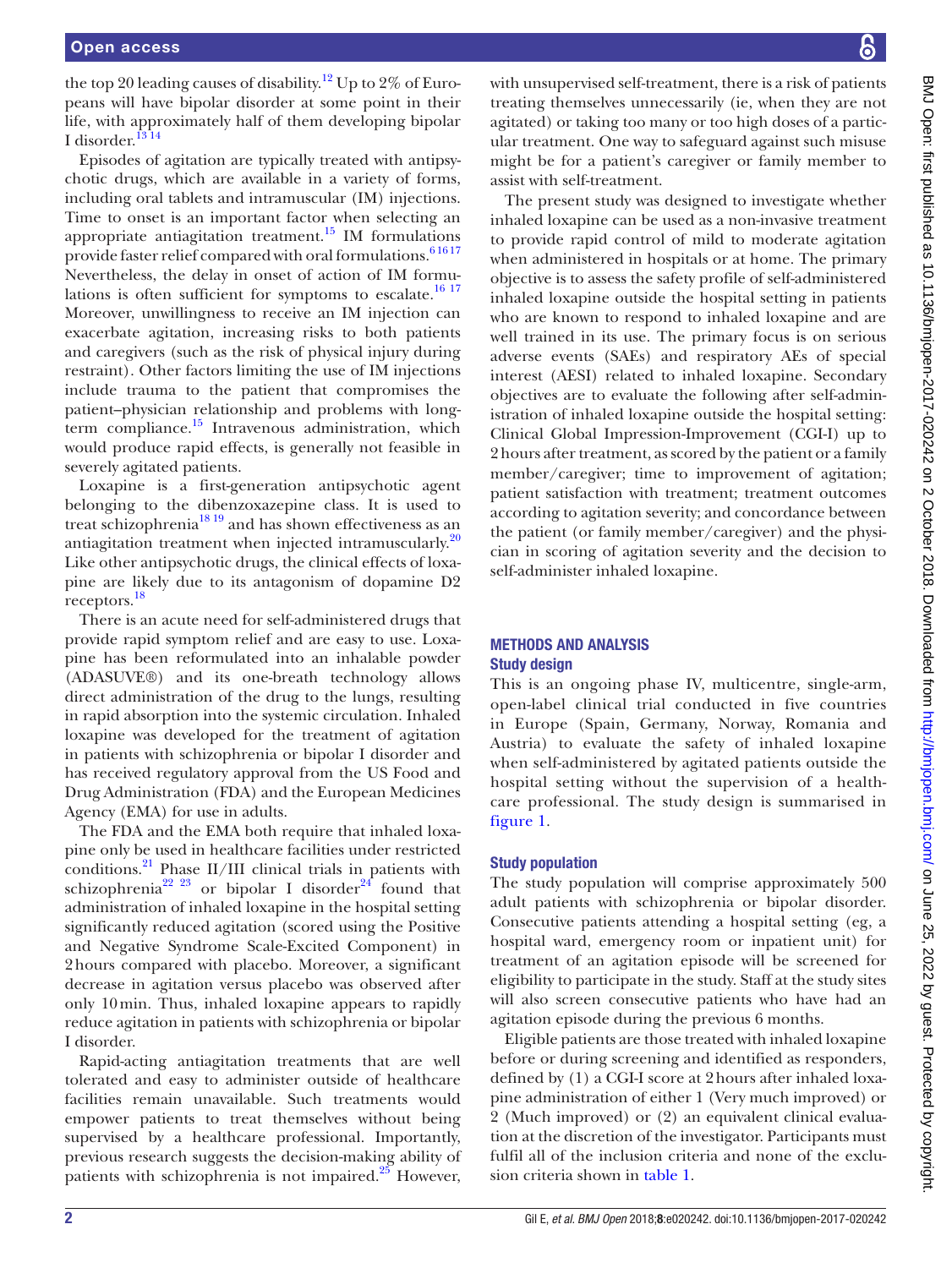



Figure 1 Overall design of the study.

## Intervention

Within 4 weeks after screening, each eligible patient will have a baseline hospital visit. Each patient will be given (1) a single-dose inhaler containing 10mg of loxapine (and delivering 9.1mg of loxapine) and (2) a short-acting beta-agonist bronchodilator (salbutamol) as rescue medication for possible severe respiratory side effects (bronchospasm). They will also be given instructions on how to store and use inhaled loxapine, and how to identify an agitation crisis by recognising the escalating symptoms experienced in previous agitation episodes. Because patients will only be given a single dose of inhaled

<span id="page-2-0"></span>loxapine to self-administer, it will not be possible for them to take too many doses.

For patients who self-administer inhaled loxapine outside the hospital setting to treat an acute agitation episode, there are three clinical scenarios:

1. If there is an improvement within 2hours after self-administration of inhaled loxapine, a follow-up hospital visit with the study investigator will be scheduled for 24–72hours after self-administration of inhaled loxapine. The study investigator will confirm that the patient is in good general health, assess the severity of the agitation episode before self-administration of inhaled BMJ Open: first published as 10.1136/bmjopen-2017-020242 on 2 October 2018. Downloaded from http://bmjopen.bmj.com/ on June 25, 2022 by guest. Protected by copyright BMJ Open: first published as 10.1136/bmjopen-2017-020242 on 2 October 2018. Downloaded from <http://bmjopen.bmj.com/> on June 25, 2022 by guest. Protected by copyright.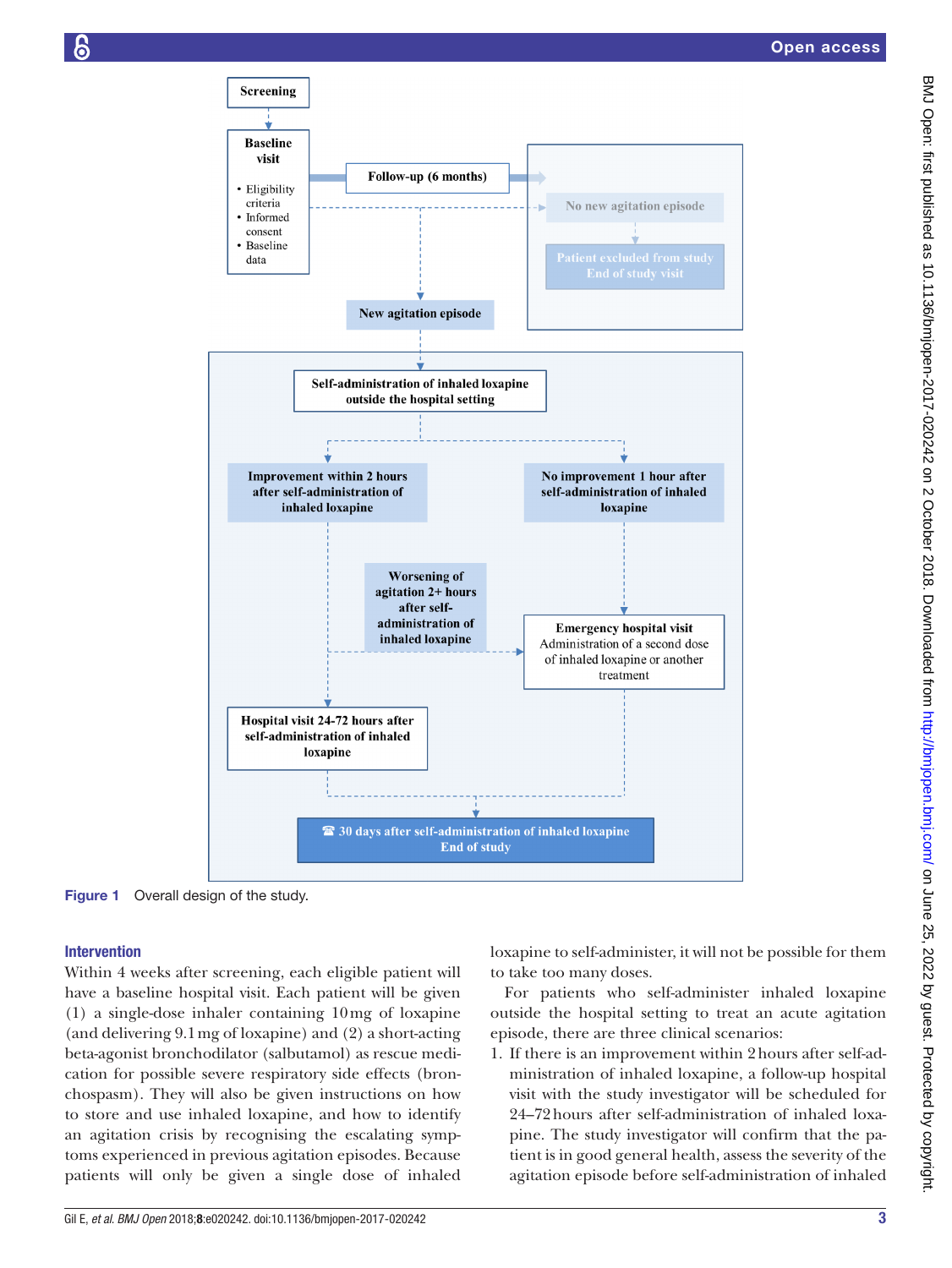<span id="page-3-0"></span>

| <b>Table 1</b><br>Eligibility criteria |                                                                                                                                                                                                                                                                                                                                                                                                                                                 |                                                                                                                                                                                                                                                                                                                                                                  |
|----------------------------------------|-------------------------------------------------------------------------------------------------------------------------------------------------------------------------------------------------------------------------------------------------------------------------------------------------------------------------------------------------------------------------------------------------------------------------------------------------|------------------------------------------------------------------------------------------------------------------------------------------------------------------------------------------------------------------------------------------------------------------------------------------------------------------------------------------------------------------|
|                                        | <b>Inclusion criteria</b>                                                                                                                                                                                                                                                                                                                                                                                                                       | <b>Exclusion criteria</b>                                                                                                                                                                                                                                                                                                                                        |
| 1                                      | Male and female patients aged 18-65 years                                                                                                                                                                                                                                                                                                                                                                                                       | Diagnosis of dementia                                                                                                                                                                                                                                                                                                                                            |
| 2                                      | Patient (or legal representative) willing and able to provide written<br>informed consent                                                                                                                                                                                                                                                                                                                                                       | Serious and unstable illnesses, including current<br>hepatic, renal, gastroenterological, respiratory,<br>cardiovascular (including ischaemic heart disease<br>and congestive heart failure), endocrinological,<br>neurological (including stroke, transient ischaemic<br>attack, subarachnoid bleeding, brain tumour,<br>encephalopathy and meningitis) disease |
| 3                                      | Diagnosis of schizophrenia or bipolar disorder (according to DSM-<br>IV-TR, DSM-V or ICD-10 criteria)                                                                                                                                                                                                                                                                                                                                           | History of allergic reaction to loxapine or amoxapine                                                                                                                                                                                                                                                                                                            |
| 4                                      | Ongoing agitation episode (mild or moderate) or previous agitation<br>episode within the 6 months prior to screening managed in the<br>hospital setting                                                                                                                                                                                                                                                                                         | Use of an investigational drug within 30 days before<br>the current agitation episode                                                                                                                                                                                                                                                                            |
| 5                                      | Previous treatment with inhaled loxapine with a positive outcome<br>according to the CGI-I scale (CGI-I score of 1 or 2 at 2 hours<br>after administration of inhaled loxapine), or an equivalent<br>clinical evaluation at the discretion of the investigator, and no<br>bronchospasm after previous administration of inhaled loxapine                                                                                                        | Inability to self-administer the study medication, as<br>judged by the investigator                                                                                                                                                                                                                                                                              |
| 6                                      | No active respiratory disease such as acute respiratory signs/<br>symptoms<br>(eg, wheezing) or active airway disease (asthma, chronic<br>obstructive pulmonary disease or emphysema)                                                                                                                                                                                                                                                           |                                                                                                                                                                                                                                                                                                                                                                  |
| $\overline{7}$                         | Patient and/or family member/caregiver able to:<br>a. Understand and follow specific training for the administration of<br>inhaled loxapine outside the hospital setting<br>b. Identify/detect a respiratory problem<br>c. Use of a bronchodilator if necessary                                                                                                                                                                                 |                                                                                                                                                                                                                                                                                                                                                                  |
| 8                                      | A family member or other caregiver who:<br>a. Is male or female<br>b. Is $\leq 80$ years old<br>c. Can spend 3+ consecutive hours with the patient<br>d. Has good physical and psychological health, without physical<br>limitations<br>e. Is able to read and write<br>f. Is able to understand and follow the study procedures                                                                                                                |                                                                                                                                                                                                                                                                                                                                                                  |
| 9                                      | Medical record data available for the patient's previous treatment<br>with inhaled loxapine in the hospital setting                                                                                                                                                                                                                                                                                                                             |                                                                                                                                                                                                                                                                                                                                                                  |
| 10                                     | For women of childbearing potential (not including females who are<br>surgically sterile or postmenopausal with no menstruation during<br>the previous 24<br>months), confirmation that they:<br>a. Are non-lactating<br>b. Are non-pregnant (negative pregnancy test result at baseline)<br>c. Agree to use a medically acceptable and effective birth control<br>method throughout the study and for 1 week following the end of<br>the study |                                                                                                                                                                                                                                                                                                                                                                  |

First patient in was on 8 September 2016.

Last patient out is predicted to be in September 2018.

CGI-I, Clinical Global Impression-Improvement; DMS-IV-TR, Diagnostic and Statistical Manual of Mental Disorders, Fourth Edition Text Revision; DMS-V, Diagnostic and Statistical Manual of Mental Disorders, Fifth Edition.

loxapine using the CGI-S scale and indicate whether they agree or disagree with the decision to self-administer inhaled loxapine.

2. If there is worsening or no improvement of the agitation episode 1hour after self-administration of inhaled

loxapine, the patient must attend the study hospital to receive a second dose of inhaled loxapine (to be administered 2+ hours after the first dose) or another medication to treat the agitation episode, at the discretion of the investigator.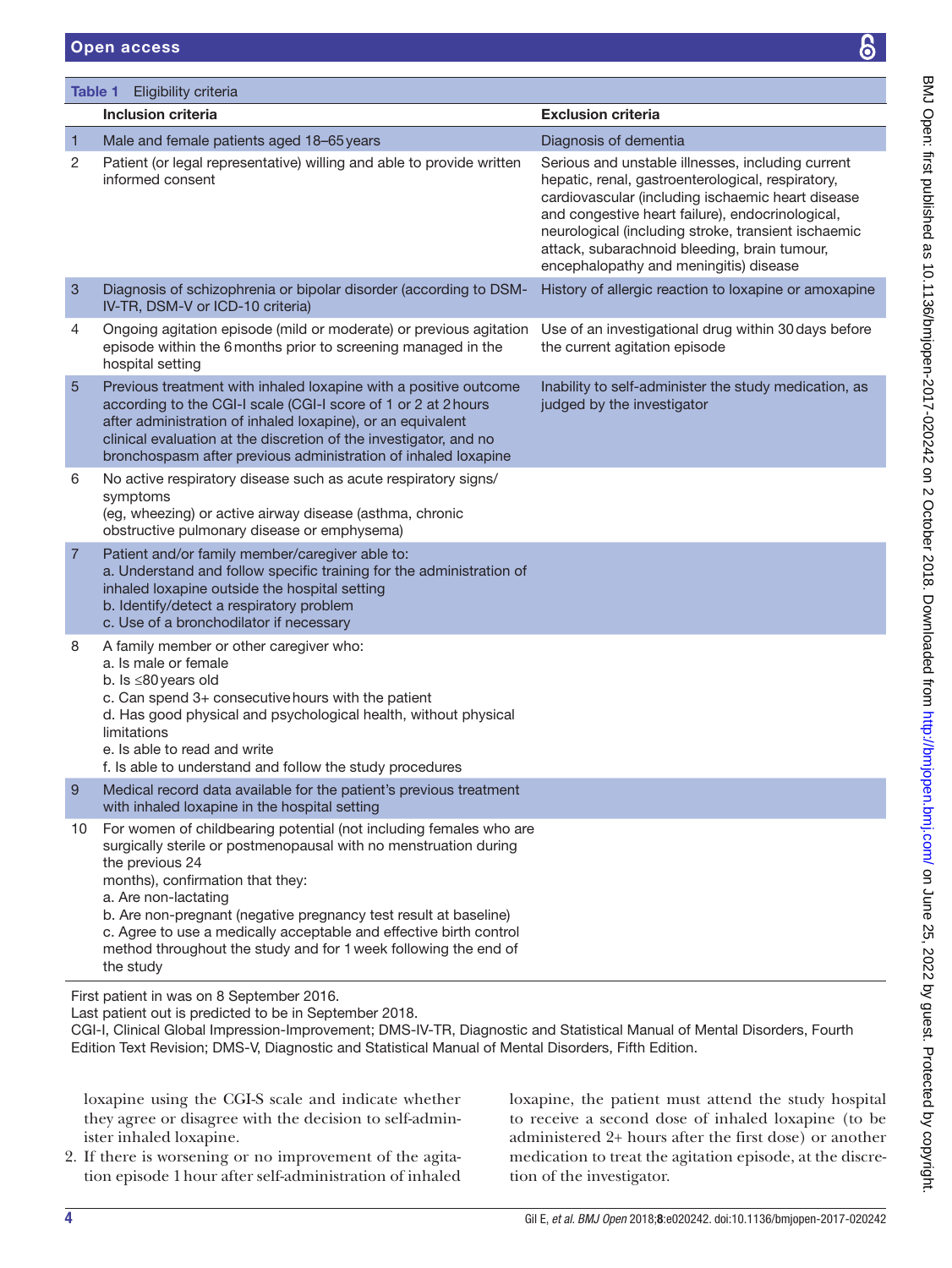3. If initial improvement of the agitation episode within 2hours after self-administration of inhaled loxapine is followed by worsening of the agitation episode 2+ hours after self-administration of inhaled loxapine, the patient must attend the study hospital to receive a second dose of inhaled loxapine or another medication to treat the agitation episode, at the discretion of the investigator.

Patients will receive a follow-up call 30 days after self-administration of inhaled loxapine outside the hospital setting to determine their general health status and to obtain information about any other AEs related to inhaled loxapine during the intervening period.

#### Study procedures

At the baseline visit, the patient (or their legal representative) will be asked by the investigator or the study staff to provide signed informed consent for inclusion in the study and their eligibility will be confirmed (a copy of the patient consent form used in the study is provided as a [supplementary file](https://dx.doi.org/10.1136/bmjopen-2017-020242)). The patient will then be provided with inhaled loxapine to treat the next agitation episode outside the hospital setting. Each patient and their family member/caregiver will also be given a diary card in which to record information on agitation episodes.

At baseline, the following will be recorded in an electronic case report form (eCRF): demographics, diagnosis, current/previous agitation episodes, respiratory disease history and risks factors, other comorbidities/medical history and previous inhaled loxapine treatment.

Following the baseline visit, there will be 6 months of follow-up, during which it is expected that a new episode of agitation will occur. Data will only be collected for the first new episode of agitation during follow-up. Approximately every 3 months, the study staff will conduct a 10min phone call with the enrolled patient or their family member/caregiver to find out about the patient's general health status. Patients who do not have a new episode of agitation during follow-up will be scheduled for an end of study visit and will be excluded from the study.

During the first new episode of agitation outside the hospital setting, the following data will be recorded in the patient's diary card with family member/caregiver support: (1) date/time of onset of the agitation episode, (2) date/time of inhaled loxapine self-administration, (3) severity of the agitation episode (CGI-Severity (CGI-S) score) before and 2, 10, 20, 30, 60 and 120min after self-administration of inhaled loxapine and (4) AEs during the 24hours after inhaled loxapine self-administration. In addition, patients who show improvement of agitation within 2hours after self-administration of inhaled loxapine will be asked to evaluate their satisfaction with the inhaled loxapine treatment on a fivepoint Likert scale at the follow-up hospital visit with the study investigator 24–72hours after self-administration of inhaled loxapine. For patients who attend the study hospital because of no improvement or worsening of agitation after self-administration of inhaled loxapine,

the following data will be recorded in the eCRF by the study staff: (1) treatments other than inhaled loxapine administered for the agitation episode, (2) date/time of onset of the agitation episode, (3) time to improvement of the agitation episode and (4) AEs related to inhaled loxapine.

#### **Endpoints**

The primary endpoint is incidence of SAEs and respiratory AESI related to self-administration of inhaled loxapine outside the hospital setting. The secondary endpoints are: (1) incidence of non-respiratory AESI and other AEs related to self-administration of inhaled loxapine outside the hospital setting; (2) incidence of SAEs, AESI and other AEs related to the second dose of inhaled loxapine administered at the study hospital; (3) time to improvement of the current episode of agitation; (4) absolute CGI-I scores up to 2hours after self-administration of inhaled loxapine; (5) percentage of inhaled loxapine responders, calculated as the proportion of patients with a CGI-I score of 1 or 2 at 2hours after self-administration of inhaled loxapine; (6) patient satisfaction with treatment (inhaled loxapine responders only); (7) antiagitation medications administered at the hospital (including inhaled loxapine) to treat agitation episodes that worsen or do not improve after self-administration of inhaled loxapine; (8) concordance between the patient/family member/caregiver and physician in terms of scoring of agitation severity (CGI-S) before self-administration of inhaled loxapine and the decision to self-administer inhaled loxapine; (9) patient/ family member/caregiver demographics and clinical characteristics of patients who self-administer inhaled loxapine; and (10) differences in demographic/clinical profiles and outcomes after inhaled loxapine treatment according to agitation severity (mild vs moderate) based on the CGI-S scale.

## CGI scale

The CGI scale $^{26}$  was developed to give a brief clinical assessment of a patient's psychiatric disease severity before and after they start taking a study medication.<sup>27</sup> It is quick to use and can be applied to all psychiatric diseases and all medications. The CGI has two components: CGI-S, used to rate disease severity, and CGI-I, used to rate change in disease severity since the start of treatment (irrespective of whether any change is due to treatment).

Clinical Global Impression-Severity

1=Normal, not at all ill, 2=Borderlinementally ill, 3=Mildly ill, 4=Moderately ill 5=Markedly ill, 6=Severely ill, 7=Amongthe most extremely ill patients

Clinical Global Impression-Improvement

1=Verymuch improved, 2=Much improved, 3=Minimally improved, 4=Nochange, 5=Minimallyworse, 6=Muchworse, 7=Verymuch worse

CGI-S and CGI-I will be scored by the patient or their family member/caregiver.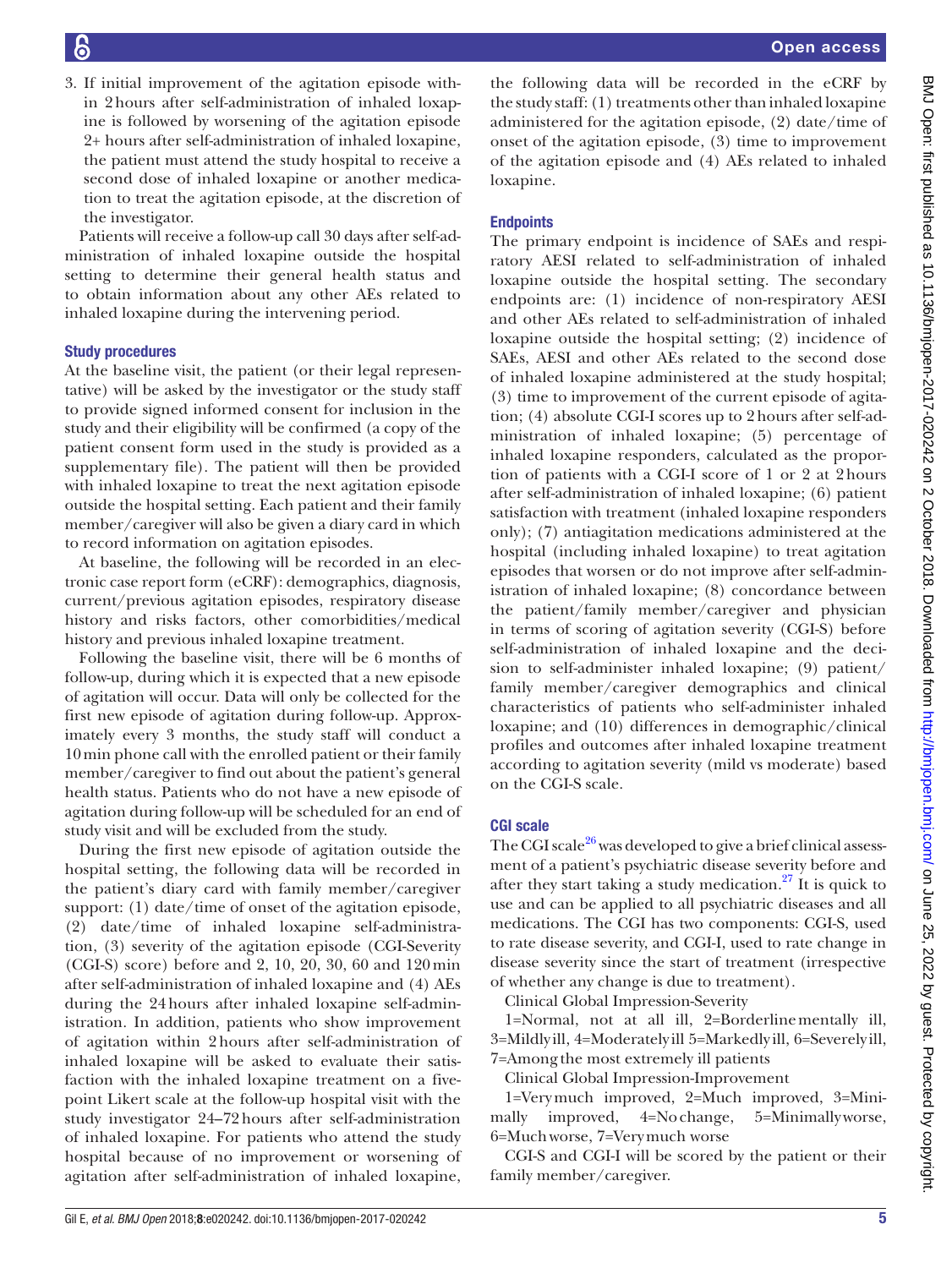## Open access

## Patient satisfaction with treatment

Treatment satisfaction will be evaluated in inhaled loxapine responders at the hospital visit 24–74hours after self-administration of inhaled loxapine using the question 'Are you/ Were you satisfied with your treatment?' Patients will be asked to select one of the following answers: 'Very satisfied', 'Satisfied', 'Uncertain', 'Dissatisfied' or 'Very dissatisfied'. Patients who give an answer of Very satisfied or Satisfied will be considered to be satisfied with the treatment.

#### Sample size calculation

The sample size estimation is based on the precision half the width of the CI—for estimating the primary endpoint (incidence of related SAEs and respiratory AESI). In the phase III programme, with respiratory exclusion criteria similar to the contraindications described in the ADASUVE Prescribing Information,<sup>28</sup> the observed rate of respiratory AESI in persons receiving inhaled loxapine was 0.8%.<sup>[23 24](#page-6-22)</sup> If the rate of respiratory AESI is slightly higher in this study than in the controlled setting of previous clinical trials, we estimate a respiratory AESI rate of 1%. A sample size of 500 patients produces a two-sided 95% CI with a precision of  $\pm 0.87\%$ .

#### Data analysis

All data analyses will be performed using SASV.9.2 or higher (SAS Institute, Cary, North Carolina, USA) or a comparable software system. The analyses will be based on the safety set, which will comprise all patients who self-administer inhaled loxapine outside the hospital setting. Continuous data will be presented as number of observations, mean, SD, minimum, Q1, median, Q3 and maximum. Data for categorical and ordinal variables will be presented as counts, proportions or percentages with 95% CIs.

The primary analysis will examine the incidence of SAEs and respiratory AESI related to inhaled loxapine treatment outside the hospital setting. The incidence of an AE will be defined as the percentage of patients experiencing the AE. 95% CIs will be calculated for all AE rates. AE rates will be computed for all study patients combined and also for meaningful subgroups of patients, defined according to diagnosis/cause of agitation (schizophrenia, bipolar disorder, other) and underlying medical conditions (hepatic impairment, renal impairment, cardiovascular disease, suicidal risk).

An important objective of the present study is to determine whether the decision to self-administer inhaled loxapine is in accordance with the clinical judgement of the physician. Kappa index $29$  will be calculated to assess the degree of concordance between the patient/family member/caregiver and physician in terms of (1) scoring of agitation severity (CGI-S) before self-administration of inhaled loxapine and (2) the decision to self-administer inhaled loxapine. The proportion of observations for which the patient/family member/caregiver and physician agree will also be calculated.

## Ethics and dissemination

The protocol received ethics committee approval in Austria on 1 July 2016, at different sites in Germany between 11 January 2016 and 1 August 2016, in Norway on 15 February 2016, in Romania on 26 July 2016 and in Spain on 12 January 2016. The latest version of the protocol includes four amendments (one non-substantial and three substantial), which have received ethics committee approval where applicable. Patient enrolment did not start at any site before written confirmation of approval from the relevant ethics committee.

The study is being conducted in compliance with the protocol, regulatory requirements, International Council of Harmonisation (ICH) E6 Good Clinical Practice and the ethical principles of the latest version of the Declaration of Helsinki, as adopted by the World Medical Association.

The results of this study will be disseminated through one or more scientific papers and may also be presented at medical conferences.

## **DISCUSSION**

The lack of fast-acting anti-agitation medications that can be self-administered non-invasively has negative consequences in terms of patient quality of life and health system costs. To our knowledge, this is the first study to investigate the self-administration of inhaled loxapine outside the hospital setting. It was initiated to investigate whether self-administration of inhaled loxapine outside the hospital setting might improve the management of patients with agitation.

Recruitment started on 8 September 2016, and by 9 June 2017, 148 patients had been included. Final results are expected in the third quarter of 2018. Data for the first 10 patients to complete the study (five diagnosed with schizophrenia and five with bipolar disorder) are already available. The patients (five men and five women) had a mean (SD) age of 33.1 (9.4) years and a mean (SD) time since diagnosis of 8.5 (7.5) years. No AEs were reported. At 2min after self-administration of inhaled loxapine, one patient (10%) assessed his/her agitation as Very much improved and two patients (20%) as Much improved (CGI-I; the other patients reported No change). After 10min, six patients (60%) assessed their agitation as Very much improved, one patient (10%) as Much improved and three patients (30%) as Minimally improved. Improvements were maintained at 2hours after self-administration of inhaled loxapine. These preliminary results suggest that inhaled loxapine controlled agitation in the first 10 patients who completed the study and has a good safety profile. Inhaled loxapine may represent a new therapeutic option to achieve rapid control of agitation outside the hospital setting.

This study has some limitations, including the use of a subjective self-rating scale (CGI) to assess the effectiveness of treatment. However, patients and their family members/caregivers are receiving training in use of the CGI scale and the CGI data they provide will be checked